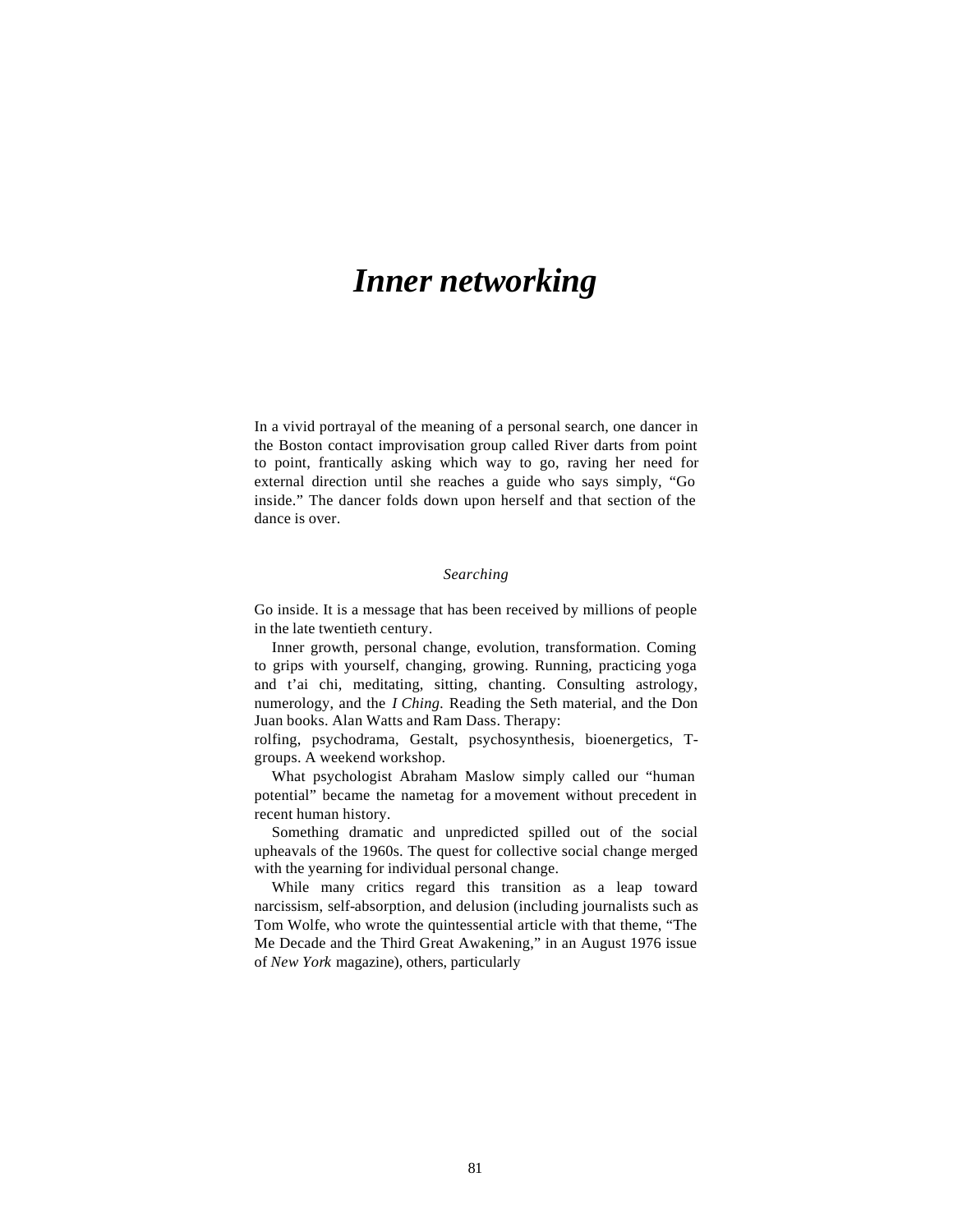those who took the leap themselves, find that the difference between collective social work and individual personal work is illusory. If we truly do want to create a different society, one based on humane, equitable, loving principles, we have to also explore, alter, and reconfigure that part of the planet that we at once know best and least: ourselves.

So it was that, in the past several decades in the US and more recently in Europe, Asia and even in Soviet bloc countries, many became personal seekers and spiritual aspirants, embarked on a search for meaning. Even the born-again millions reflect this same impulse.

Whereas, once, the dominant intellectual perception was that if one really faced "true reality" one would see how awful things really are, a lighter, more optimistic outlook came to those who were willing to put pessimism aside. If we know from our own experience that we can mature beyond jealousy, allow hurts to dissipate, and convert anger into constructive action, then we can believe the same to be true of others.

This subtle but profound shift away from existential ennui, the dominant philosophical stance of the past several decades, and from the loneliness that had paralyzed so many in the twentieth century, was reflected in how people spent their time. Weekends at resorts were traded for weekends at retreats. Evening seminars replaced going to the movies. Individual alienation gave way to a sense of belonging. Words like meditation soon became modified by even more obscure terms such as transcendental, and practices like TM (Transcendental Meditation) became spiritual-fulfillment fast-food.

Many apparently new ideas were mixed with very old disciplines, as people sampled from a plentiful menu. Emphases changed: t'ai chi and yoga replaced weight-lifting and sit-ups; the "health food" movement put the concept of dieting in new perspective. Theories abounded, some complementary, some contradictory: our emotions, many said, are locked in our muscles, others said between our muscles, while still others said in our organs, while yet others said not in our bodies at all but, rather, in our minds, which merely reflect the sad state of our bodies. Meditate with a mantra (a special word or sound), meditate without a mantra. Watch the breath, hold the breath, breathe in, breathe out. Relax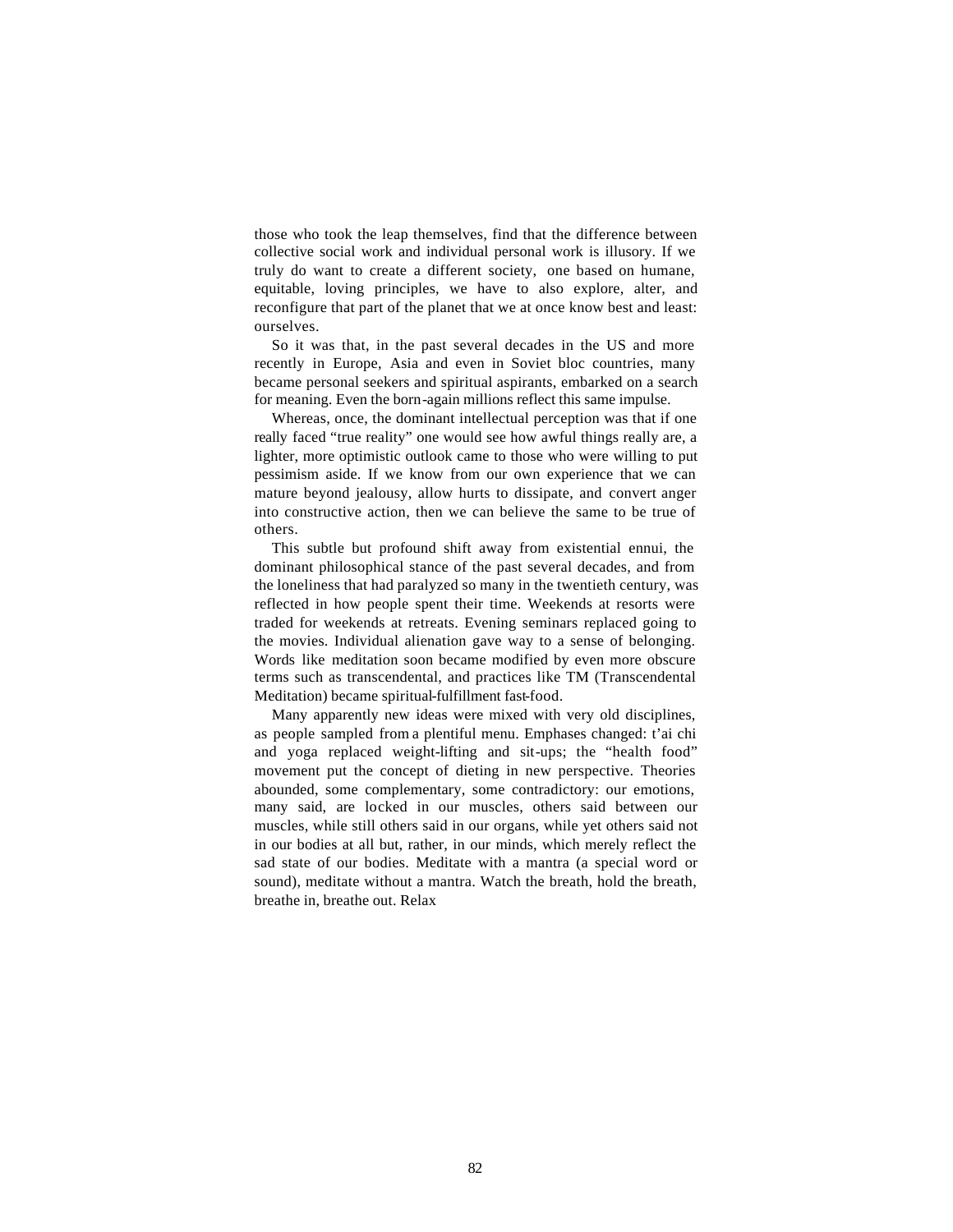the back, hold the spine straight. Imagine a brilliant light in your mind, empty your mind of thought.

Out of this *melange* of insights, theories, and conjectures arose centers and movements and disciplines too numerous to count, too varied to categorize, yet too meaningful to their participants to be ignored. Certainly there was much to criticize and even more to caricature in the fledgling attempts at ceremonializing and systematizing the process of self-understanding, and egregious mistakes were made—some by fools, others by well-intentioned if overzealous seekers—yet the basic message of the greater movement reflected the age-old quest of inner fulfillment as a complement to, not a contradiction of, earthly peace.

Still, the field was littered with charlatans and exploiters, some simply hungry for the buck, others twisted and demented, preying on the naivete of the people around them—the most pitiful, ghastly example being the Reverend Jim Jones in Guyana. It was easy to fixate on the dishonorable elements—which is largely what the media chose to do, sometimes pinpointing and exposing the snake-oil hawkers, but all too often lumping everything together.

Just as is the case with physical objects—some are beautiful and of rare quality, while others are shoddy and useless—so it is with methods and disciplines: the personal- and spiritual-growth worlds are populated by the elegant and the authentic, as well as by the spurious, shabbily produced imitations. To grow within, we must be discriminating about the nourishment we choose to ingest. As the sages have told us, there is no neutral ground in the universe—either we contribute or we detract. It's as simp le as that.

There is no single right plan for personal growth, nor is there a central synod for the new spirituality. This chapter points to some of the connecting points for these unique networks—unique because to pursue and nurture and accept these personal and spiritual practices is surely a very important way of manifesting love in the world.

## *Personal growth*

It is difficult to separate the personal-growth (or human potential or consciousness) movement from the many influences that have created a revival of interest in spiritual practice. The human potential movement arose in part due to the writings of one classically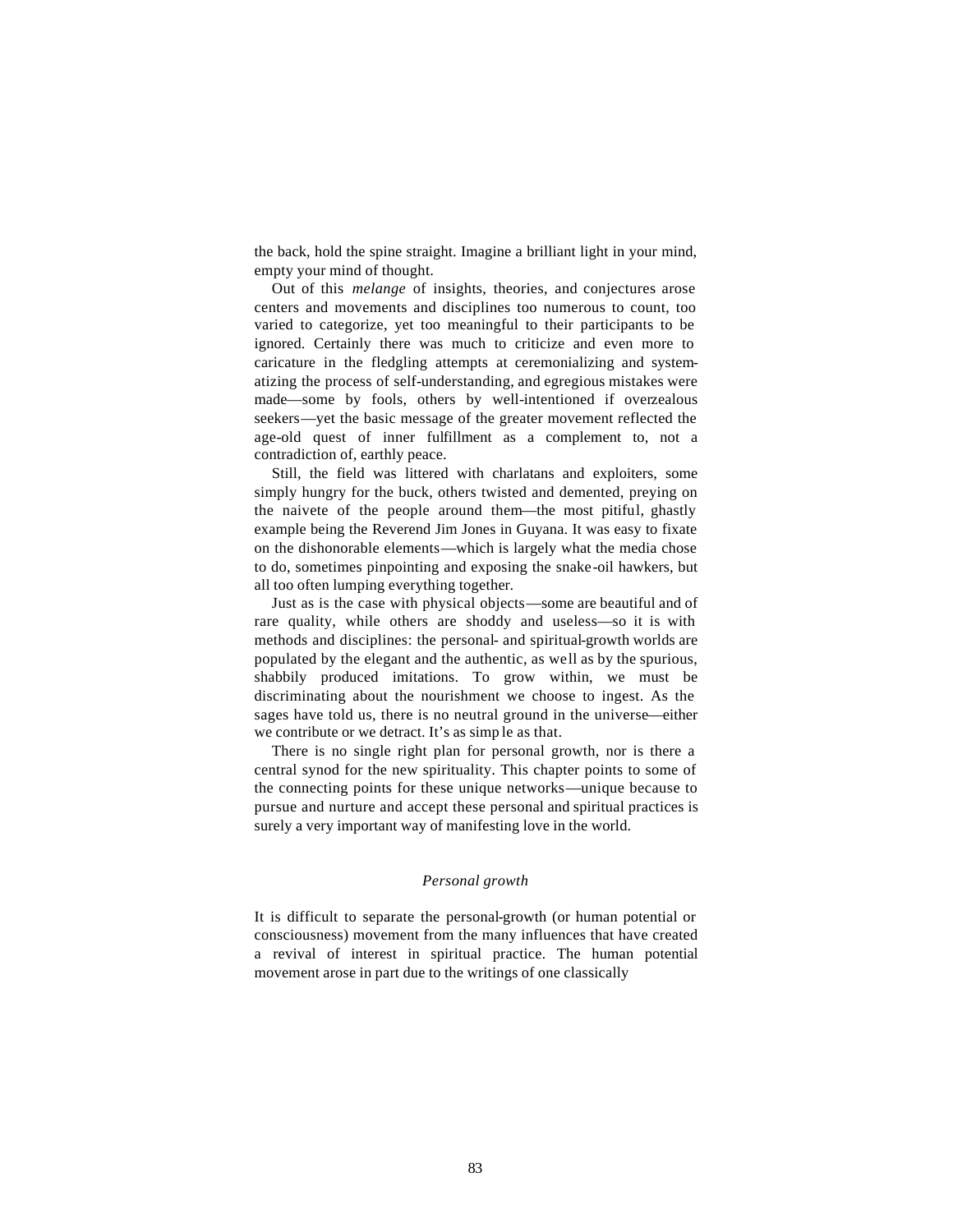trained psychologist, Abraham Maslow. Rather than looking at neurotic people and their problems, Maslow chose to study creative people and their possibilities. Maslow's 1962 book *Toward a Psychology of Being* popularized the concept of *self-actualization,* the process by which people motivate themselves to grow, evolve, and become more creative. Within his model, Maslow pinpointed the transformative moments that people live through—those *peak experiences* that metamorphose people's lives, making them more than they were before, propelling them toward the "farthest reaches of being human" (the title of one of his books, posthumously published).

Buttressed by the writings of Carl Rogers, Rollo May and Fritz Perls, just to name a few, humanistic psychology made a fragile claim to a place on the academic map, formed its own professional organization, the Association for Humanistic Psychology, began publication of a scholarly journal, *The journal of Humanistic Psychology,* and over the next two decades served as one of the primary hatcheries for scores of new psychotherapeutic methods.

With this miscellany of instruments for coping with personal dilemmas, we can become fluent in the language of our bodies, observe our birth experiences creeping into our behaviour at the dinner table, train our minds to reduce blood pressure, mobilize our immune systems to reverse life-threatening illnesses, and design more beautiful mental images of ourselves that will soon show on our faces, in our limbs, and in our lives, allowing us to work more effortlessly, run more lightly, sleep more soundly. There is a technology for every small hamlet nestled in our psyches: some are expensive and known to millions; others, virtually unknown, are passed along without cost in moments of crisis—like the person who teaches a friend the principles of progressive relaxation in the midst of an anxious long-distance telephone call.

Countless networks have emanated from the cornucopia of techniques, many of them derived from ancient teachings. Popularized, offered not only to initiates but to lay people as well, the techniques are really new again. With thousands, perhaps millions of people practicing them, a new form of awareness is in the process of being born.

The human potential movement is inseparably yoked to the establishment of meeting places, called centers, that were started in the 1960s and 1970s. Oldest and most famous of these is Esalen,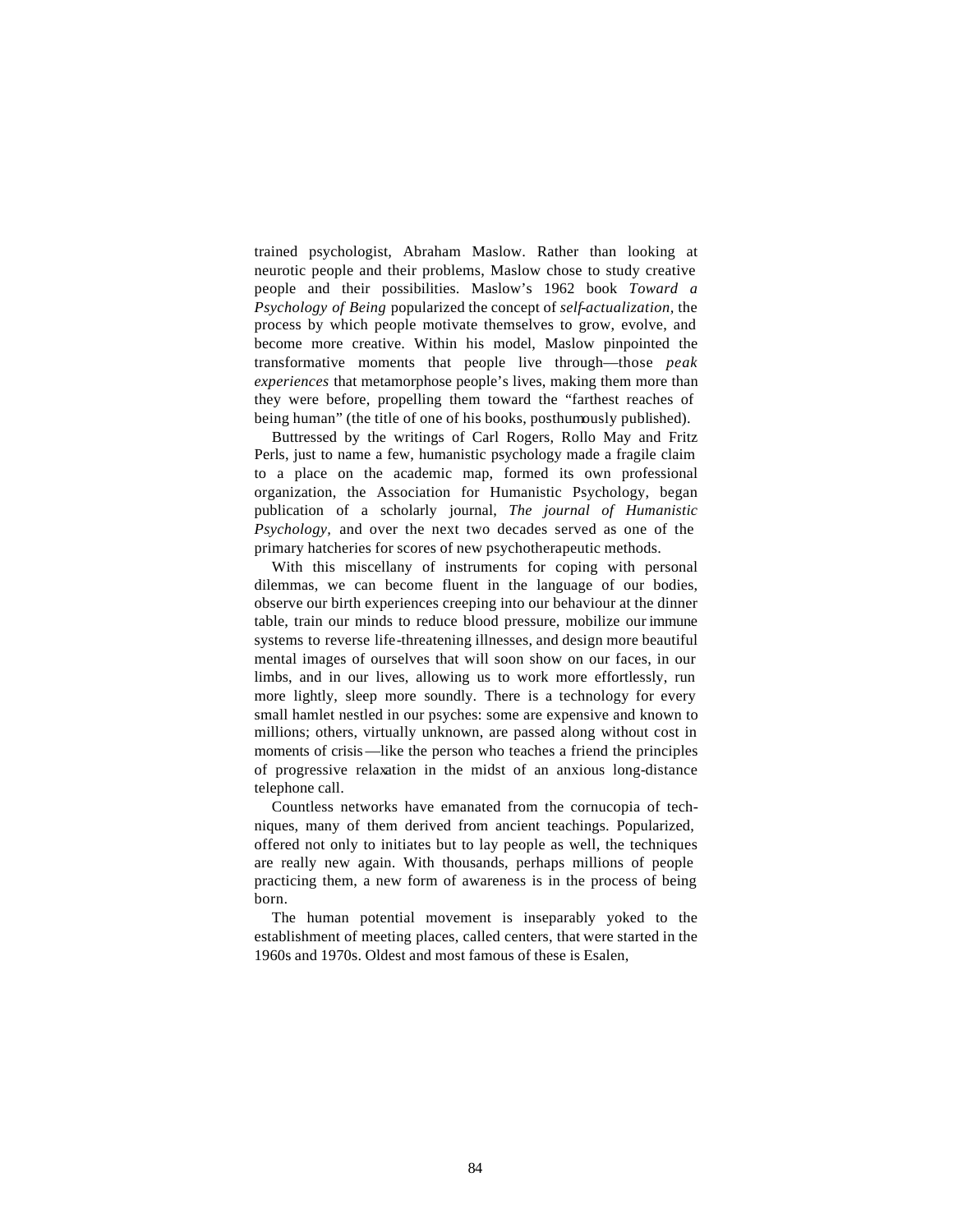a "center" that has no direct connection to any of the others yet by its very existence has served as a symbolic template. Unpretentiously snuggled into a cliff beneath Highway 1 on the spectacular continental edge of the Pacific, steamed by hot springs once frequented by the Esselen Indians, Esalen has both natural beauty as a distinction as well as the history of being the original "growth" center in the United States.

Esalen came about because of Michael Murphy, a native of Bolina, California. Murphy, now an accomplished author, a serious longdistance runner and a "citizen diplomat," got the idea to establish a center to explore his consuming interest in philosophy and religion, particularly Eastern religion. After graduating from Stanford, Murphy became one of the first 1960s seekers to travel to India (where he stayed for some time at the Sri Aurobindo Ashram in Pondicherry). Returning with no clear plan for his life, Murphy suggested to his grandmother that he might take over family property at the hot springs in Big Sur, and before long, Murphy and a few friends had opened an "institute."

Although it was originally conceived with a more intellectual orientation, Esalen soon became known as a place where people would go for "experiences" (now a very common word, like "relationships", both of which have collected a family of semantic innuendoes that they simply did not have before the 1960s). Eminent and sometimes bizarre luminaries rising on the new psychological frontier came to deliver week-long and even month-long sessions, and people spent extraordinary amounts of money to listen to, take part in, and evaluate the presentations. All kinds of new techniques—from pummeling apart the connective tissue between the muscles (innocuously called rolfing, after its developer, Ida Rolf) to elaborating new models of the universe—were thrashed out in the Esalen bungalows. As time went on the personal orientation of the seminars exp anded to embrace social and scientific issues, and as its contribution to the "citizen diplomacy" movement, Esalen was sponsoring its own Soviet-American exchange program.

While growth centers have at times functioned as the staging ground for absurd and sometimes destructive ideas, these new centers for a new kind of learning have also served a powerful purpose in authenticating the value of inner knowledge, corroborating the magnitude of affective (emotional) learning. Further, the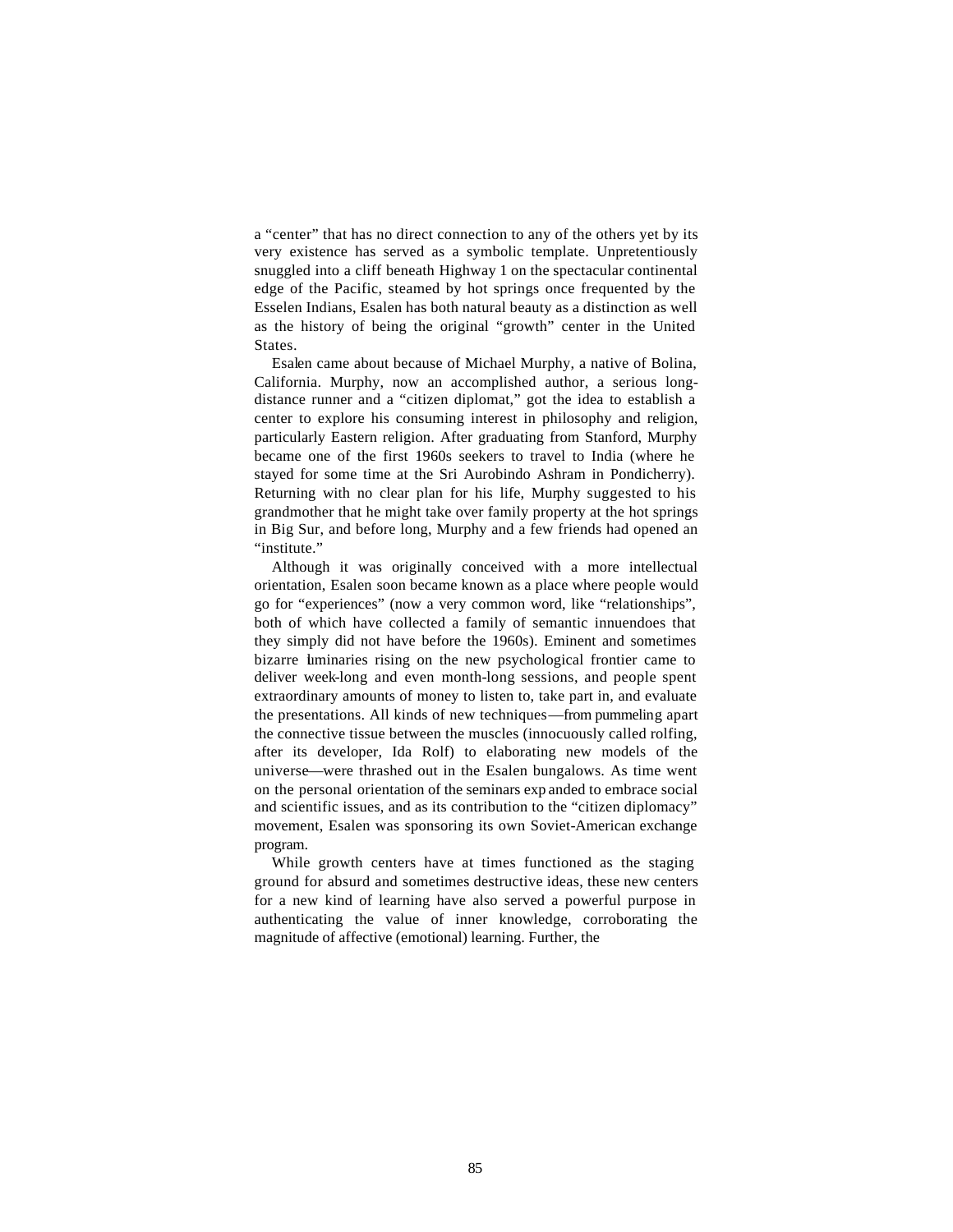human potential mo vement has proffered permissions that depart from the cultural norm: for men to cry, for women to be angry, for people to confront the dark underbelly of existence, to wrestle with it, and to ingest it, composting pain into wisdom and experience. The panic that comes with loss, the wounds of rejection, the terror of dying, the awesome fear of giving birth are the daily agendas of growth sessions.

The workshops and lectures are merely one aspect of this imprecise realm known as personal growth. One may start with a "training," a jargonistic way of describing concentrated short courses, in which a particular way of looking at the world is espoused. While some "trainees" then become proselytes of that particular approach, volunteering or perhaps being paid to work for the organization, most people then move on to something else, perhaps to another training (yes, dilettantes appear here, too) or perhaps more selectively to learning about diet or exercise or meditation. A massage (or polarity or shiatsu or some other physical treatment or bodily reeducation such as Alexander method or Feldenkrais technique) may come next, possibly coincident with studying yoga or t'ai chi or aikido or inaugurating a daily exercise.

While there is no formal relationship between any two points in the network, an offhand remark or flyer on a desk or direct suggestion may guide someone from Point A to Point B. For example, two students in an Iyengar yoga group strike up a conversation after class, one mentions a dream, the other responds with an anecdote about a workshop she attended the weekend before, and within a few moments, the person who had the dream has decided to attend the Intensive Journal Workshop the next time it is offered. There is no explicit connection between B. K. S. Iyengar (who developed the yoga system) and Ira Progoff (who developed the Intensive Journal Method), yet their disciplines both are familiar stopping points on people's journeys inward. In a very large view, there is a *Gestalt*  alliance among all the byways concerned with personal development, a coherence that ultimately links all the areas of networking addressed in this book. Anthropologist Virginia Hine puts it this way in her paper "How do we get from here to there? The conceptual paradigm shift."

Many a down to earth anti-nuke farmer, for example, has a beloved and therefore influential son or daughter involved in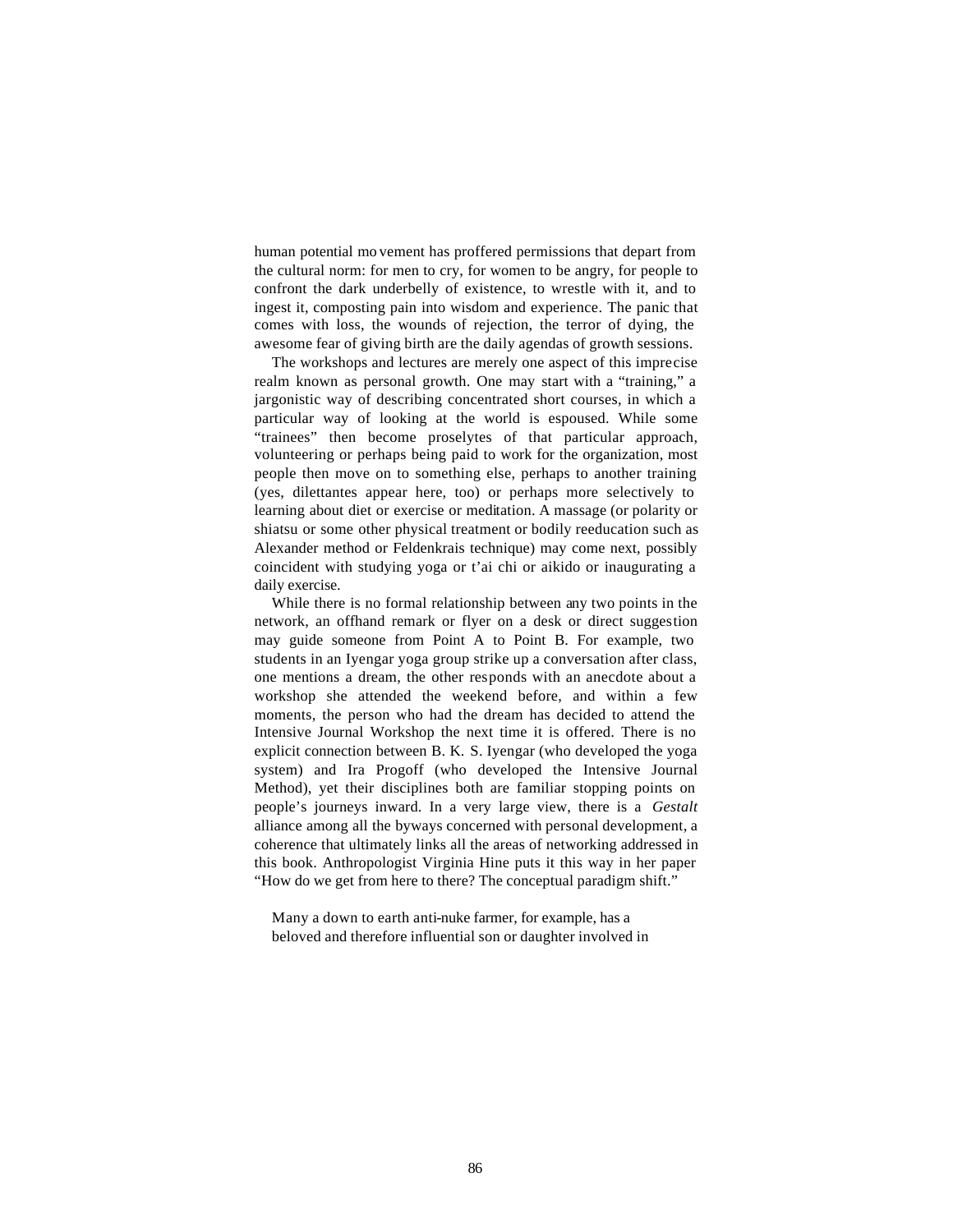Zen. A worker in a local rent-control project of the consumer movement is also a follower of a Swami presiding over an international network of meditation centers. An est graduate lives in a commune that is tied into the holistic health movement and is currently serving as technical advisor to an ad hoc corporate task force. A teacher in an alternative school practices Silva Mind Control and devotes her spare time to fighting multinational corporations selling non-nutritious baby foods in Brazil.

Here we see the personal and the social in a productive interplay, enhancing one's ability to be active in the world. But the bias against self-exploration is deeply ingrained in our Western culture. (Try consulting a thesaurus for synonyms for words like self-exploration and prepare yourself for a deluge of unflattering terms, including: selfcentered, self-important, self-seeking, and self-absorbed, as well as conceited, egotistical and smug.)

The journey within is very long indeed, frequently leading people to a new philosophical view, one that may stand alongside, absorb, or possibly replace one's religious beliefs. A concern with self coexists with a concern for the context within which the self exists, that vast amorphous unknown quantity (or is it quality?) called Universe. This is the point of departure for the spiritual growth networks whose numbers have mushroomed in the past twenty years.

### *Spiritual growth*

What is spiritual growth and why do people become involved, indeed engrossed, in it? Spiritual growth makes people happier and provides a framework for understanding the biggest questions of all: What is the nature of the universe? and Who is this "I" that asks this question?

The development of the spiritual growth movement was helped by at least three apparently unrelated phenomena rooted in the 1960s: the space program, which gave us physical proof that our pearly blue planet spins in a sea that is mostly empty (mirroring both the reality being revealed beneath the lens of the powerful electron microscope and ancient Eastern cosmological wisdom, which speaks of "the void" and "the Absolute" as the same thing);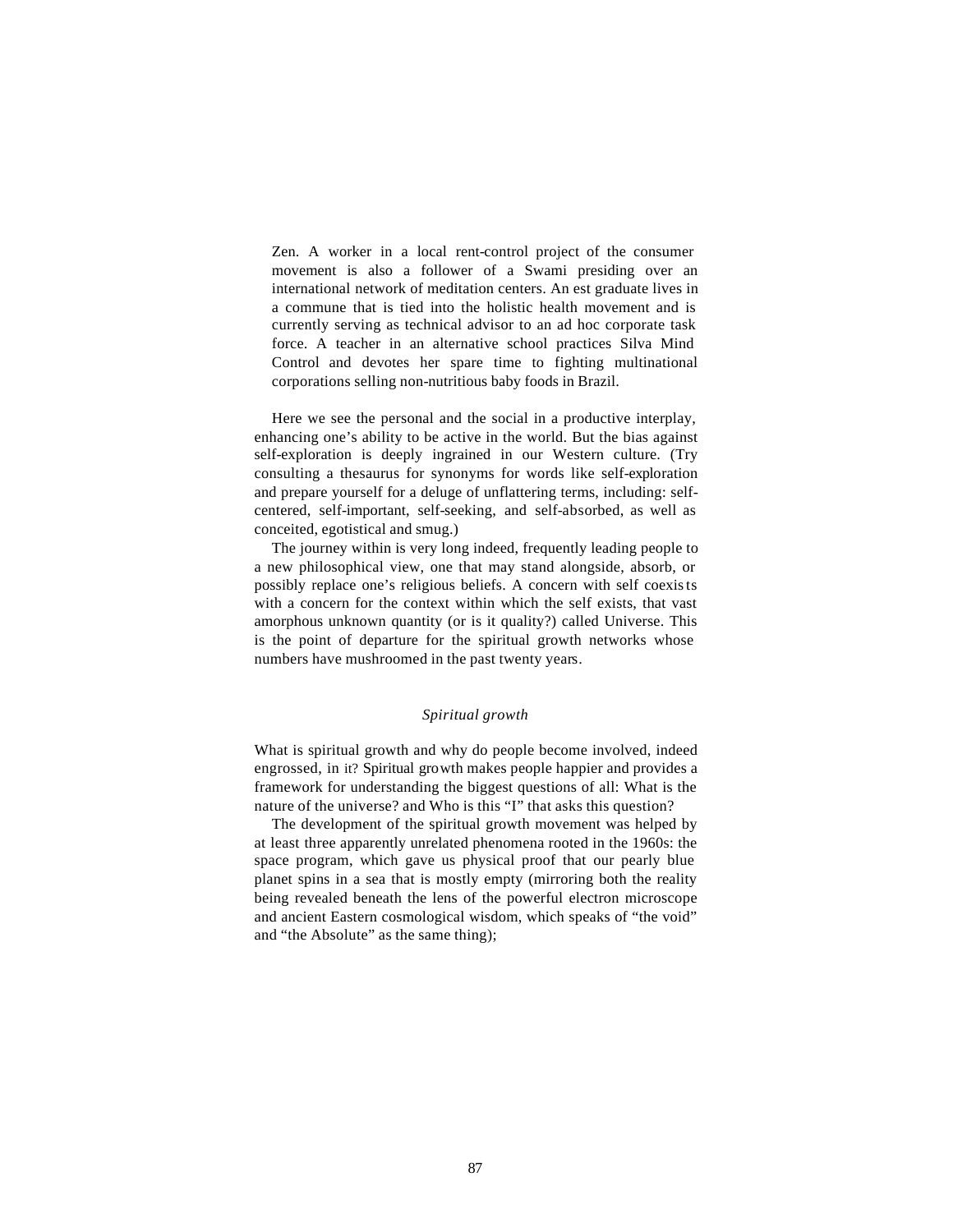the widespread availability of psychotropic (mind-altering) drugs such as marijuana, LSD, mescaline and psilocybin, which reportedly enabled their users to briefly experience states of universal "oneness" that had long been described by religious seers and mystics; and jet travel and electronic communication, which greased the tracks for cross-cultural connections. Science, technology, and the market place made it easy to accept and have access to what theologian Harvey Cox has called the "turning east," one more stitch in the global community quilt.

The connection between Eastern teachings and Western followings did not begin when the Beatles went to India to meet Maharishi Mahesh Yogi—the incident that many regard as the catalytic moment in the life of the new spirituality. The tradition of Indian masters, in particular, coming to the West can be traced to the late nineteenth century, when the British established dominance in India. In the US, the history of the arrival of Eastern religion can be traced to one seminal event caused by one remarkable individual: Swami Vivekananda, a 30-year-old classically trained Vedantic monk, a student of the Indian sage Ramakrishna, who traveled at his own initiative to the Parliament of World Religions at the 1893 Chicago World's Fair. Vivekananda, then unknown to both the other speakers and the audience, is reported to have given an electrifying speech. His reputation spread quickly, and he decided to stay in the United States, where he was invited to travel from place to place, largely at the invitation of the unconventional intellectual/Bohemian community then in the making. During his time in the United States, he created the Ramakrishna Vedanta Society, which still exists today. (Vivekananda's visits to Boston, where he was particularly well received, were partially responsible for New England bluebloods being nicknamed "Boston Brahmins.")

In 1920, Paramahansa Yogananda came to the United States, helping to bring the practice of yoga to the West. Through Yogananda's organization, the Self-Realization Fellowship, some traditional Vedantic teachings (dating as far back as perhaps 4000 BC) were disseminated in the West through correspondence courses as well as meetings.

Over the next several decades, other classically trained Indian spiritual figures came to the United States, spreading knowledge previously locked in the East, and they attracted considerable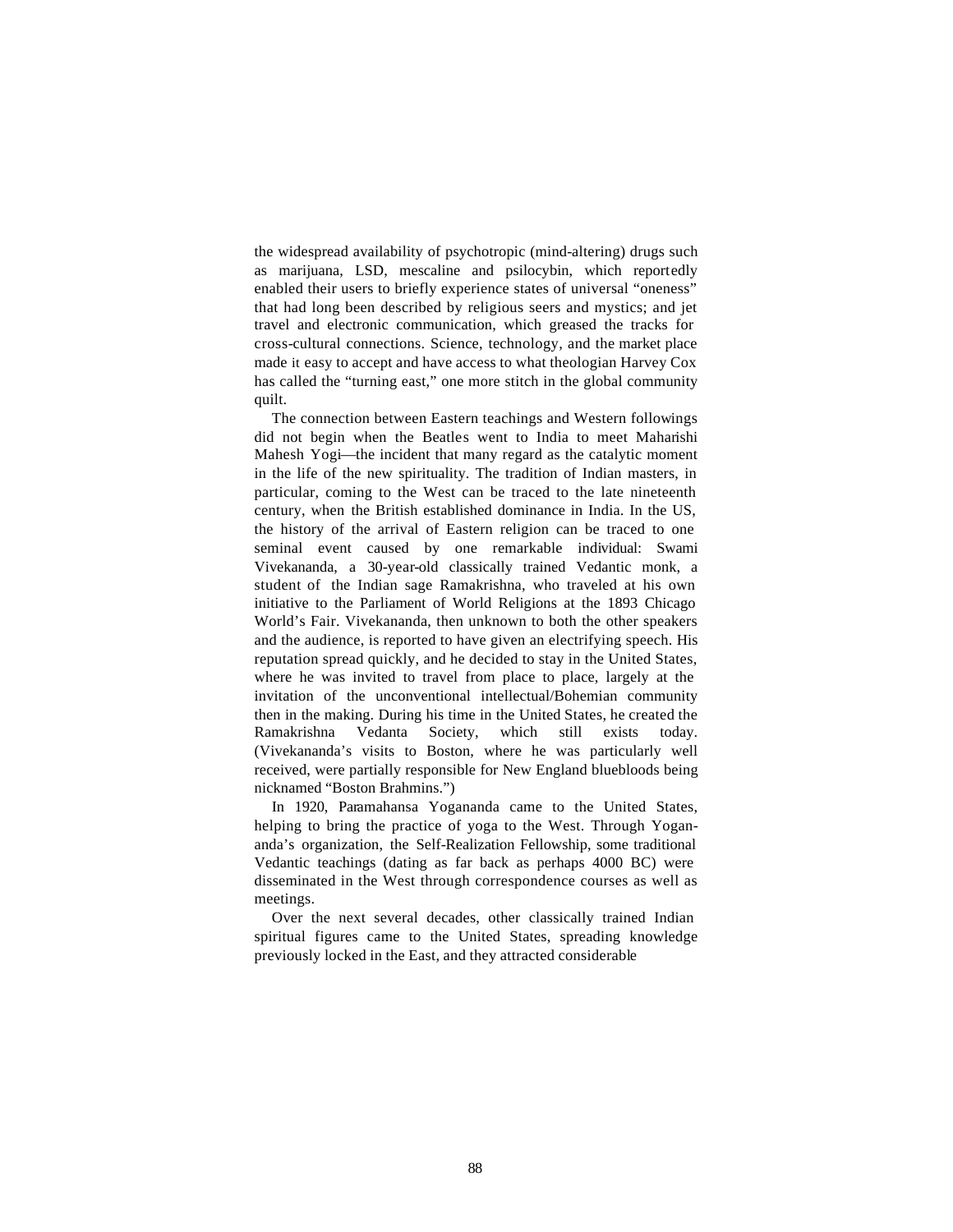followings. Among these people have been four important and very different figures who began their journeys in India.

*Meher Baba,* known to his followers as the Avatar (meaning the incarnation of God), lived most of his adult life in silence, and made two visits to the United States before his death in 1969. A quote from Meher Baba, "Don't worry, be happy," became something of a slogan in the 1960s, serving as a common point of reference for his following which neither proselytized nor actively sought converts.

*Hazarat Inayat Khan* was the vehicle for the Westernization of Sufism, a word thought to be derived from the Greek *sophia* (wisdom), a variegated tradition based on teachings originating in Hinduism, Buddhism, Zoroastrianism, the mystery schools of ancient Egypt and Greece, and Islam. Headed today by his son Pir Vilayat Khan, the Sufi order is a nondogmatic path that recognizes the common heritage of all religious traditions.

*Krishnamurti,* who ultimately broke ranks with the British Theosophists (who had identified him as the messiah while he was still a young boy in India), eventually established bases in California and Switzerland, where he gave talks until his death in February, 1986. Krishnamurti's basic message of spiritual self-reliance is a pertinent complement to networking theory.

*Maharishi Mahesh Yogi,* perhaps the most visible of these teachers, has brought transcendental meditation to the West. Although the TM program separates itself from any overt spiritual connections (choosing instead the somewhat sanitized subtitle "the science of creative intelligence"), Maharishi is a Vedic scholar who has undertaken the task of translating many scriptures still locked in Sanskrit. TM reached its peak of public visibility in the mid1970s, when Maharishi appeared on the "Merv Griffin" television show, resurfacing again a few years later, when the press began to report on the TM Siddhis (literally meaning "perfection") program, an expensive and extensive training program in which meditators reportedly learn to bring the mind and body into a state of coherence and thus levitate.

The movement has also included American teachers schooled in Buddhist practice. Rick Fields, himself a student of Buddhism and documenter of what he has identified as American Buddhism, describes the phenomenon this way in *The Next Whole Earth Catalog:*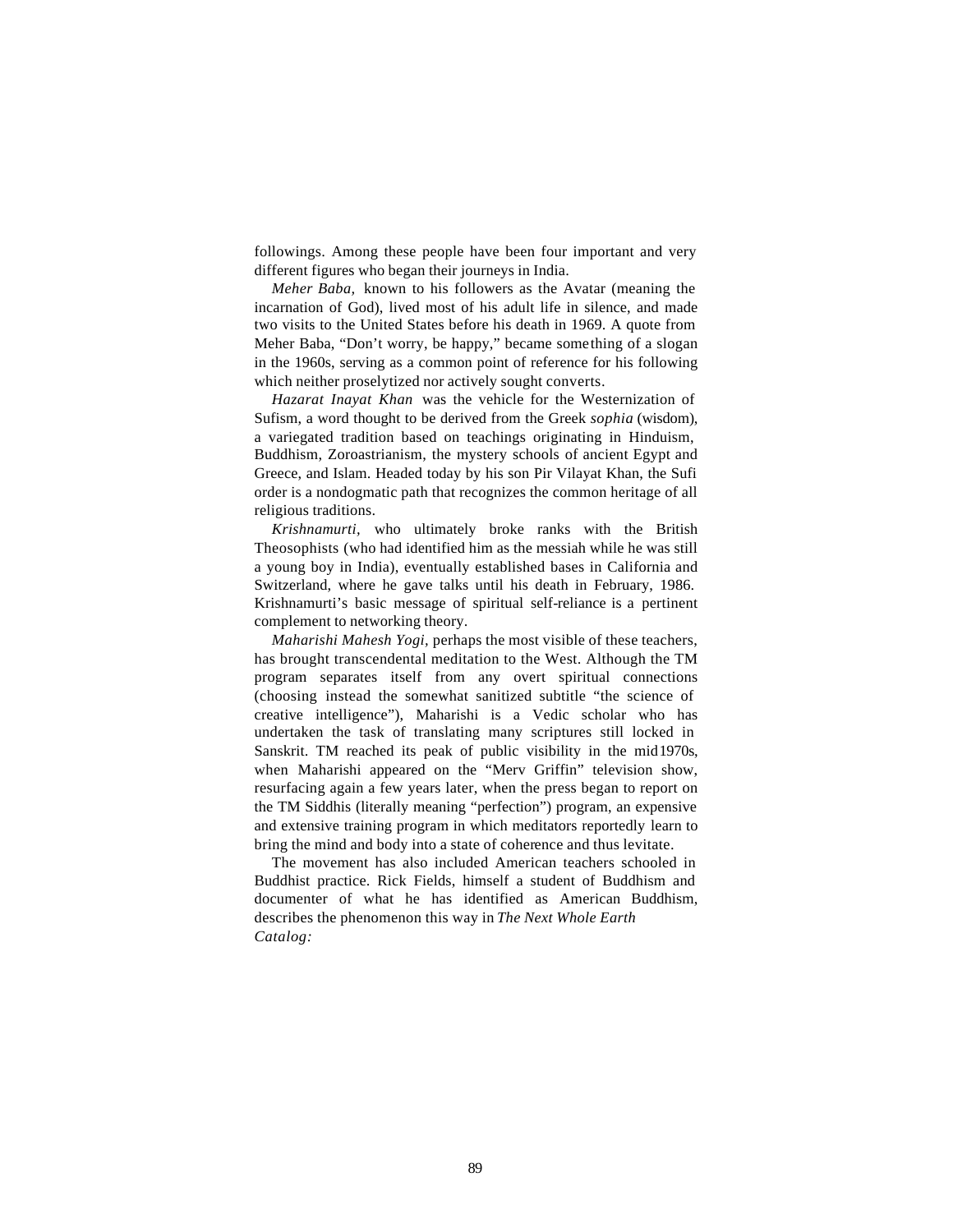It has taken about 2500 years for Buddhism to reach America. Thoreau ... translated and published possibly the first mahayana sutra [scripture] in America (from the French in *The Dial,* 1854) and ... realized what the Orientals mean by contemplation as he sat in his sunny doorway one morning at Walden.... D. T. Suzuki, the first patriarch of American Zen, took an editing and translating job in La Salle, Illinois in 1897, and there have been Zen Buddhists of some sort here ever since. In the sixties, formal Zen practice became generally available, and in the seventies Americans trained in the forest monasteries of Southeast Asia returned home, while Tibetan exiles, having crossed the Himalayas on foot, arrived by jet.

[There are] three traditional subdevelopments of Buddhist development . . . the Theravadin school is the earliest. . . and now survives chiefly in Burma, Thailand, and Ceylon. Mahayana, a later development, based on the idea of the Bodhisattva, who postpones entry into Nirvana in order to work with others, is found in China, Japan, Korea, and Vietnam. Vajrayana, or Tantric Buddhism, developed in northern India [and] was practiced in Tibet, Mongolia, and Sikkim.

The now considerable network of Zen (Mahayana) Buddhist centers—from the famous Zen Center of San Francisco started by Shunruyu Suzuki Roshi (author of *Zen Mind, Beginner's Mind),* to the Zen Center in Rochester, New York, started by Roshi Philip Kapleau (author of *The Three Pillars of Zen)—have* reached many North Americans. Teachers coming out of Tibet, such as Chogyam Trungpa, Rinpoche, who founded the Naropa Institute, in Boulder, Colorado, have extended the Vajrayana tradition to the West. Americans Joseph Goldstein (who stumbled upon Buddhism while in the Peace Corps in Asia) and Jack Kornfield, among others, have imported the Theravadin tradition to the US, now based at the Insight Meditation Center, in Barre, Massachusetts—formerly a Catholic monastery.

Among the most impressive people to come to the West in recent years is Tenzin Gyatso, His Holiness, the 14th Dalai Lama of Tibet. The Dalai Lama is the exiled spiritual and political leader of Tibet, a country occupied since *1959* by the Chinese. Recognized at the age of 2 as the "incarnation" of the previous (13th) Dalai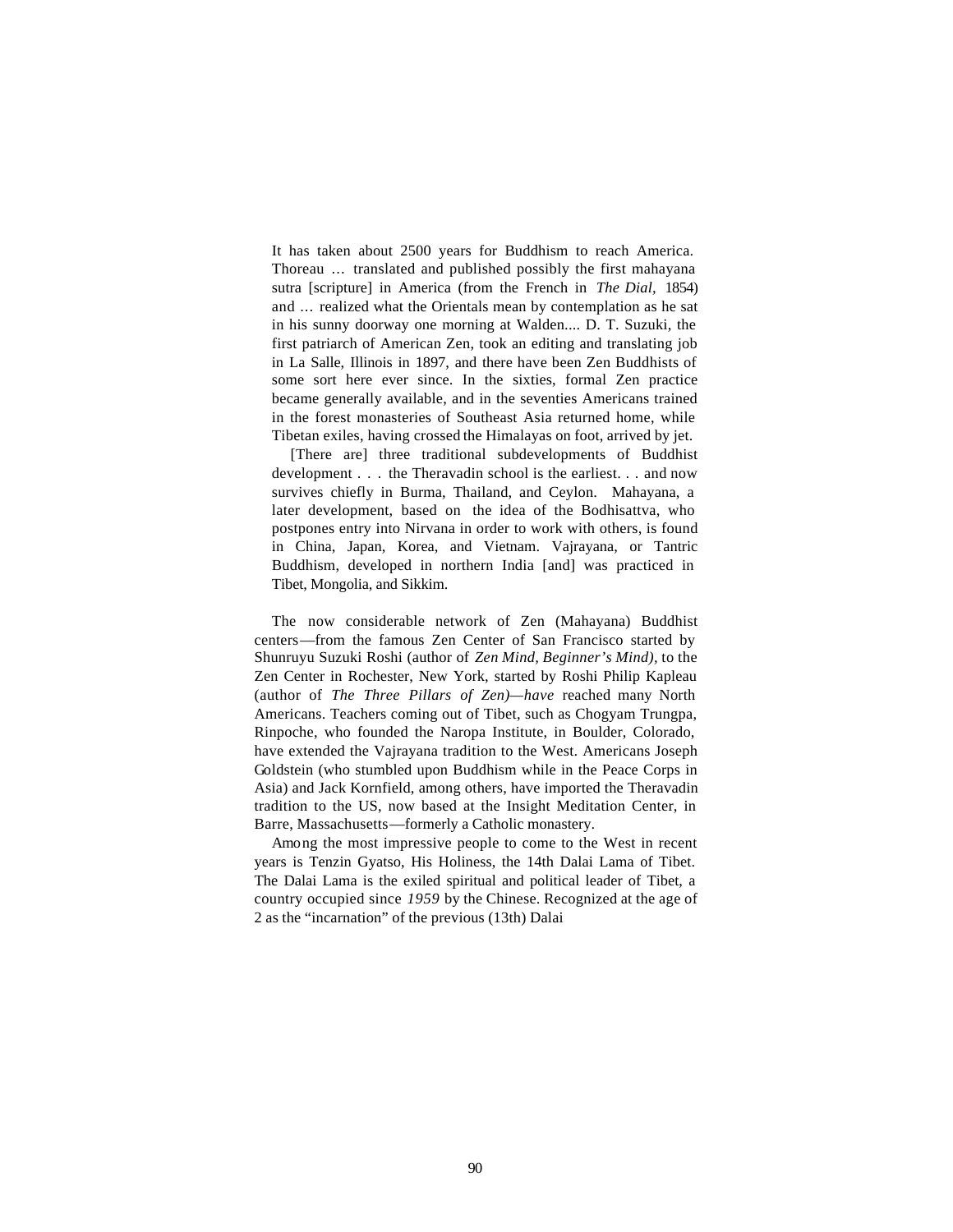Lama, he was subsequently given an intense course of study in Buddhist scripture and logic. The Dalai Lama is symbolic as a transitional figure between East and West, one who deals both with the personal and the social, the spiritual and the political realities of daily life.

Speaking at Harvard Divinity School in February 1981 on the nature of the guru-disciple relationship, Pascal Kaplan, who wrote his doctoral dissertation on this topic, drew the following distinction between cults, which he believes appeal to people's egos, and authentic spiritual practice, which he regards as aiding the dissolution of the ego, a step aspired to on many paths:

A cult figure will orient his or her teaching and organization to the process of enhancing the ego life of those who come under that person's influence rather than enhancing the spiritual processes. Cults are very precise in defining membership—who's in and who's out. Whoever's in is good, right, and holy. Whoever's out is everything else. In cults, the emphasis is on hierarchy—my place and *my* role-with merit badges and Boy Scout ranks and knowing one's place and having one's role clearly defined.

In the many spiritual networks, such distinctions as "who's in" and "who's out" are not only inappropriate but at cross-purposes with the desires of the aspirants. For every spiritual group *member,* there are dozens more people who participate autonomously in many spiritual disciplines, creating the links and thus the greater network of affiliated spiritual teachings. Even so, many people have been sucked into personality cults from which extrication is difficult. This does not mean that any of these groups or methods is "bad" as such. It does mean, however, that leaving a close-knit community, particularly one based on shared spiritual bonds, is very difficult.

Just as the East has spawned its own school of what has been called "freshwater spiritualism," so has the West. The new reformism in Christianity has been reported in the process primarily as the turn toward fundamentalism. Yet there is another strand with a typically Christian message, one that acknowledges a many-dimensional reality within which Jesus Christ is one, albeit central, figure. *The Course in Miracles,* two volumes reportedly dictated to an agnostic woman, then an assistant professor of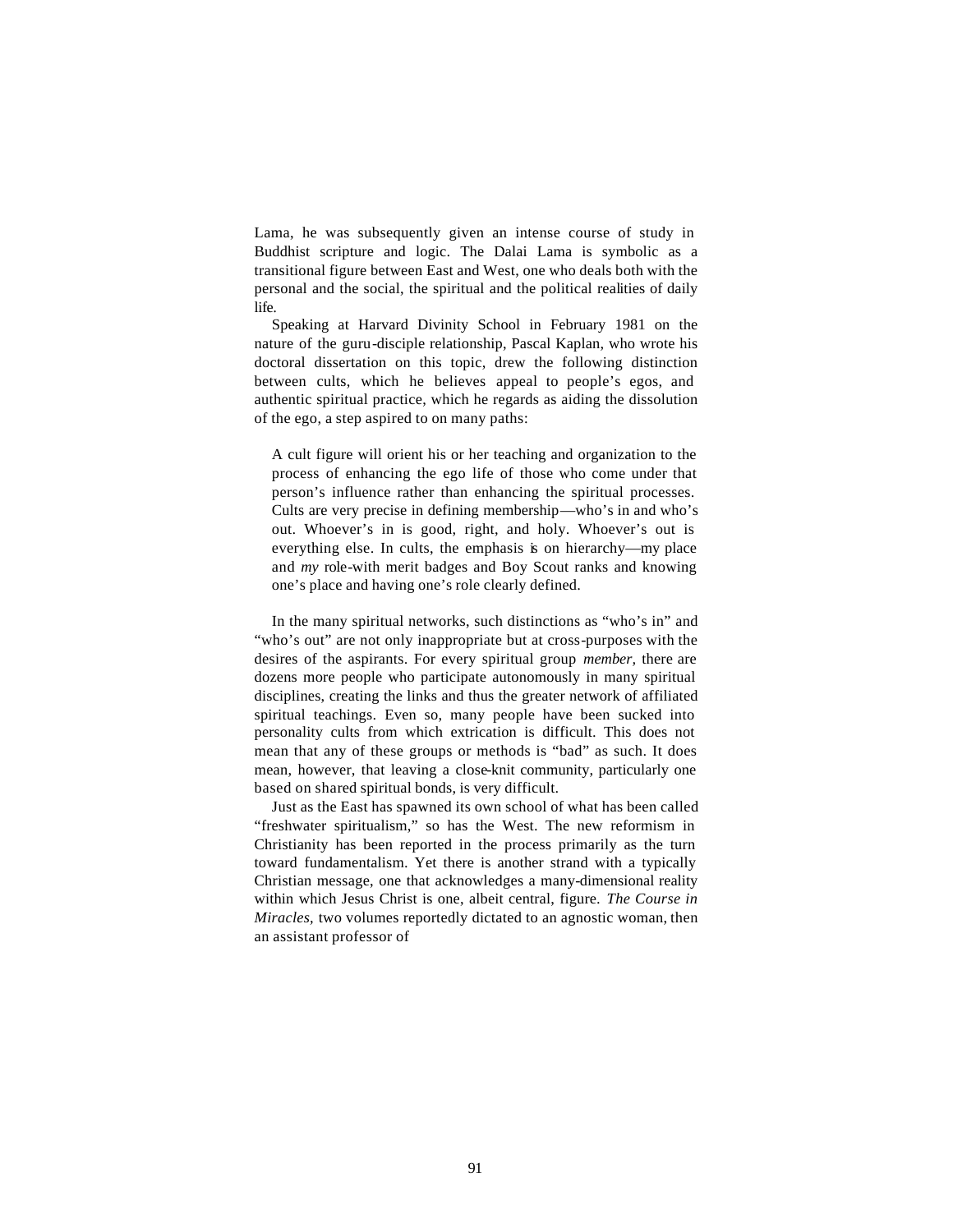medical psychology at Columbia University, from a "higher source", has been one of the documents for the transmission of this third force in Christianity. "Miracle" groups have sprung up in many places, with people taking the course (which offers a program of study for every one of 365 days) and meeting to discuss their studies. While many aspects of traditional Christianity come through the pages of *The Course in Miracles,* it is reminiscent of the Christian mystics and carries a message that encourages the use of affirmations (repetitions of positive thoughts) and visualizations (creating mental pictures). Although less formalized and without a central written doctrine, a parallel practice is evolving out of classical Judaism. In Philadelphia and Boston, B'nai Or, started by Reb Zalman Schachter Shalomi, are Jewish Congregations that combine both traditional and alternative methods of worship. The entire congregation participates in meditation, storytelling, singing, dancing, and sharing of prayers.

Any thorough discussion of the "consciousness movement" must acknowledge the considerable upsurge of interest in the psychic and the occult in the past several decades, tantalizing and potentially absorbing practices that are often confused with spiritual traditions. It is often the case that when people meditate, or engage in some other spiritual practice in a disciplined way, they report that extrasensory faculties become more finely honed, enabling them to see beyond the five senses, demonstrating clairvoyance (the ability to perceive things that are out of visible range), clairaudience (the ability to hear beyond the immediate audio range), and other remarkable feats. (For some people, these "powers" appear to be innate.)

Westerners, long divorced from nonmaterial perceptions, are fascinated by such "impossible" abilities. However, ancient teachers and modern masters are adamant in stating that advanced "powers" are not the point, or the goal, or even a desirable objective of spiritual practice—they are merely its occasional byproduct. Is "seeing" an aura, described as colored halo around the body, any different from being able to see the skin on people's faces? For every layer of reality we unfold, there is another and another and another. Seeing auras or having preknowledge of an event, or being able to hear across great distances, or being able to bend physical objects with the mind do not *make* people spiritual.

Much of the life of the spiritual growth networks blossoms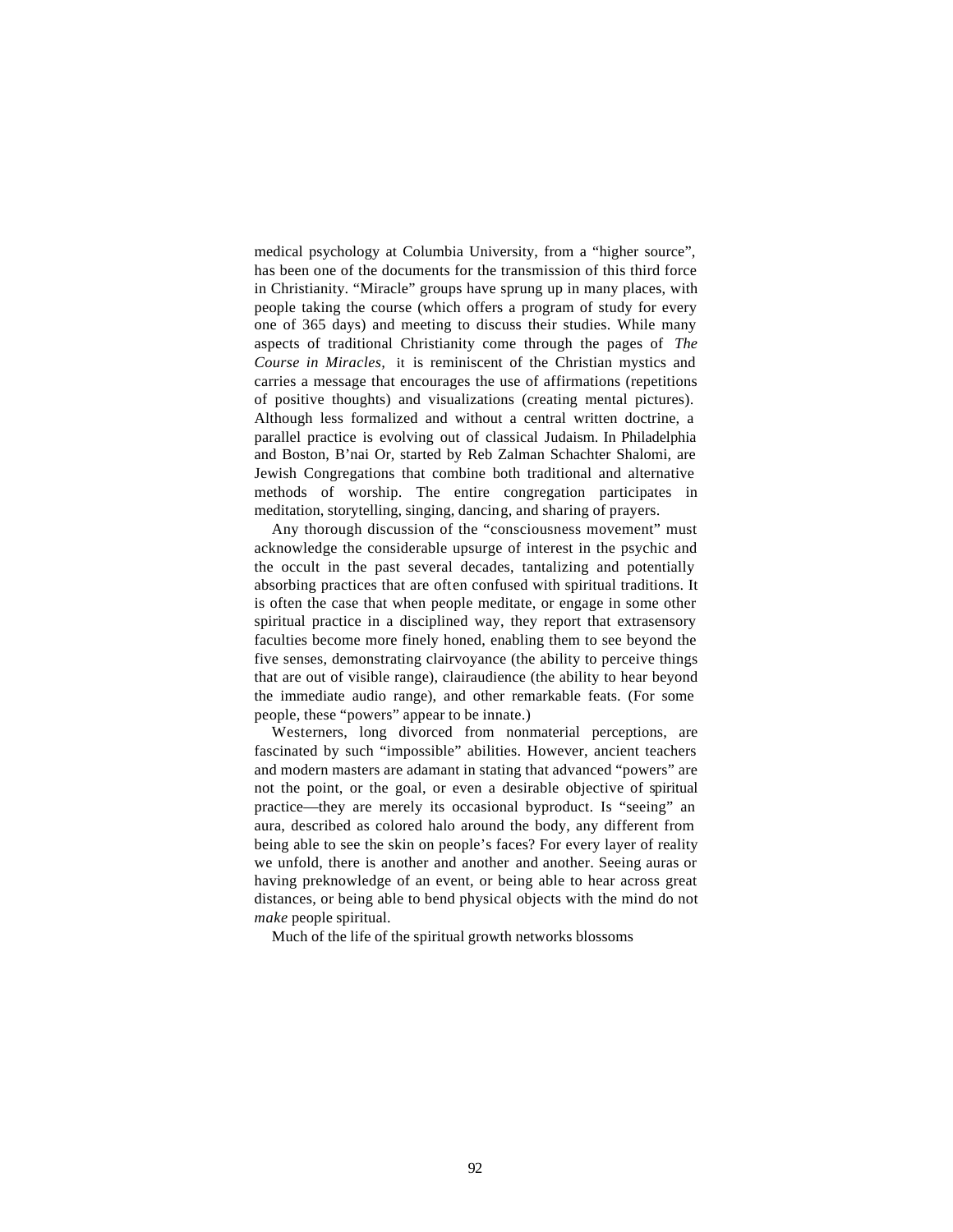because people read books like Itzhak Bentov's *Stalking the Wild Pendulum: On the Mechanics of Consciousness* and recognize experiences that they have not seen confirmed elsewhere, or because people see the sculpture and hear the poetry of Mirtala in her exquisite film *The Human Journey,* or because people pass along pamphlets such as *Conversations with John,* edited by David Spangler (author of *Revelation: The Birth of A New Age,* cofounder of the Lorian Association, a spiritually-oriented group, and one of the early members of Findhorn, the spiritual community situated in Scotland) or *Steps Toward Inner Peace* by Peace Pilgrim, the woman who walked across America for twenty-eight years ''practicing peace.''

While spiritual practice sits at the core of many people's lives, for others the very idea of a spiritual dimension in life seems atavistic, primitive, unenlightened. This perspective is shared by many intellectuals as well as by such groups as the American Humanist Association, who deplore talk of "other realities," imploring instead that people take full charge of their own powers and not abdicate responsibility to an unseen "greater force." There is a very loving and enriching quality to the Humanist message, one that satisfies many of the same yearnings that impel people toward spiritual practice.

Yet another dimension to the idea of spiritual growth is being explored from a feminist perspective. The work of nineteenth century historians such as Bachofen documents a distinct heritage of humans worshiping a female, rather than a male, deity.

In the twentieth century, the scholar Erich Neumann continued this research, which is documented in his extensive work *The Great Mother.* The physician S. Esther Harding followed with *Woman's Mysteries.* (Both Neumann and Harding were students of C. G. Jung.) Interest in this work was revived in the late 1960s with the publication of Elizabeth Gould Davis's widely read book, *The First Sex,* and by the end of the 1970s with the writings of theologian Mary Daly *(Beyond God the Father),* Anne Kent Rush's exquisitely designed and easy to read *Moon, Moon,* and art historian Merlin Stone's more scholarly works *When God Was a Woman* and *Ancient Mirrors of Womanhood.* Together, these works represent a new interpretation of religious history, one that encompasses the later patriarchal traditions that have inspired even the most modern of spiritual networks. People gather for festivals connected with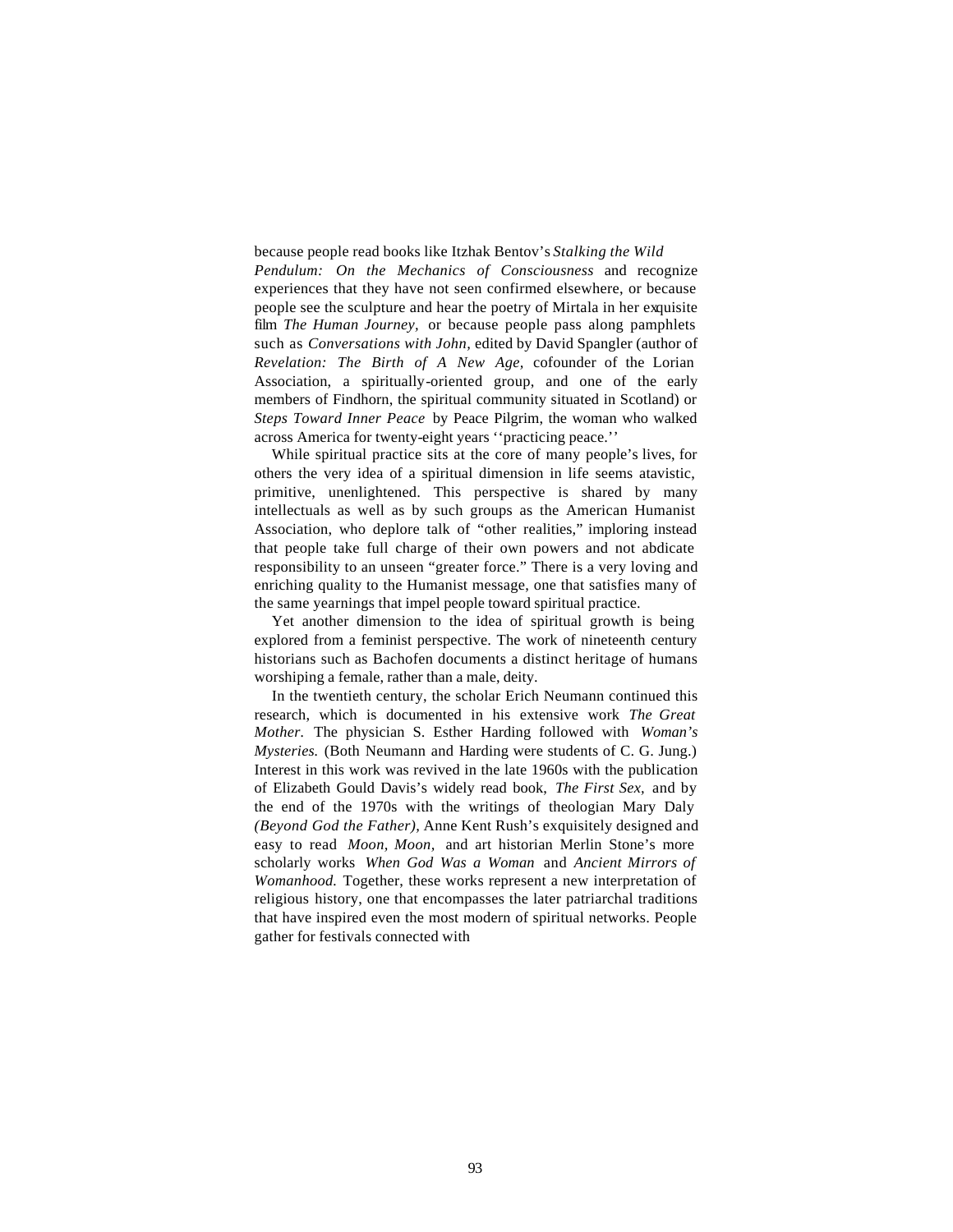the moon, the spring and fall equinoxes, the summer and winter solstices, to honor these ancient traditions.

Carol P. Christ (yes, that's her real name), a theological scholar, forecasts the impact of this new trend in spirituality in her book *Diving Deep and Surfacing: Women Writers on Spiritual Quest:*

Recently women have begun to write about the connections between spirituality and personal and spiritual change. They have pointed out that women's spiritual quest provides new visions of individual and shared power that can inspire a transformation of culture and society... Women's spiritual quest is thus not an alternative to women's social quest, but rather is one dimension of the larger quest women have embarked upon to create a new world.

Ultimately, the purpose of spiritual development is to enrich daily life. By translating sometimes abstract and abstruse teachings into ordinary situations, we make spiritual development a real, concrete contribution to the everyday world.

### *One working spiritual network*

One special network that appears to bridge the esoteric realms and the gut reality of everyday existence has emerged from the transformation of Ram Dass—in his previous life a psychologist at Harvard, named Richard Alpert, who catapulted to fame alongside Timothy Leary. Ram Dass was one of the first psychedelic experimenters to observe the ephemeral nature of "getting high." By the end of the 1960s, he had sloughed off his previous identity in favor of a spiritual path, which he pursued to India, where he became a student of the spiritual master Neem Karoli Baba. Returning to an enthusiastic American reception, Ram Dass went on the first of many lecture tours during which he spoke humorously of his experiences with spiritual development. He convened gatherings, some of which took place at his family homestead on Webster Lake, in Franklin, New Hampshire, where interested people camped out for several days to meditate, chant and listen to him speak.

Although people tried to become his disciples, Ram Dass did not accept the role of guru to a devoted following, and beyond that, his ability to poke fun at himself has kept him in touch with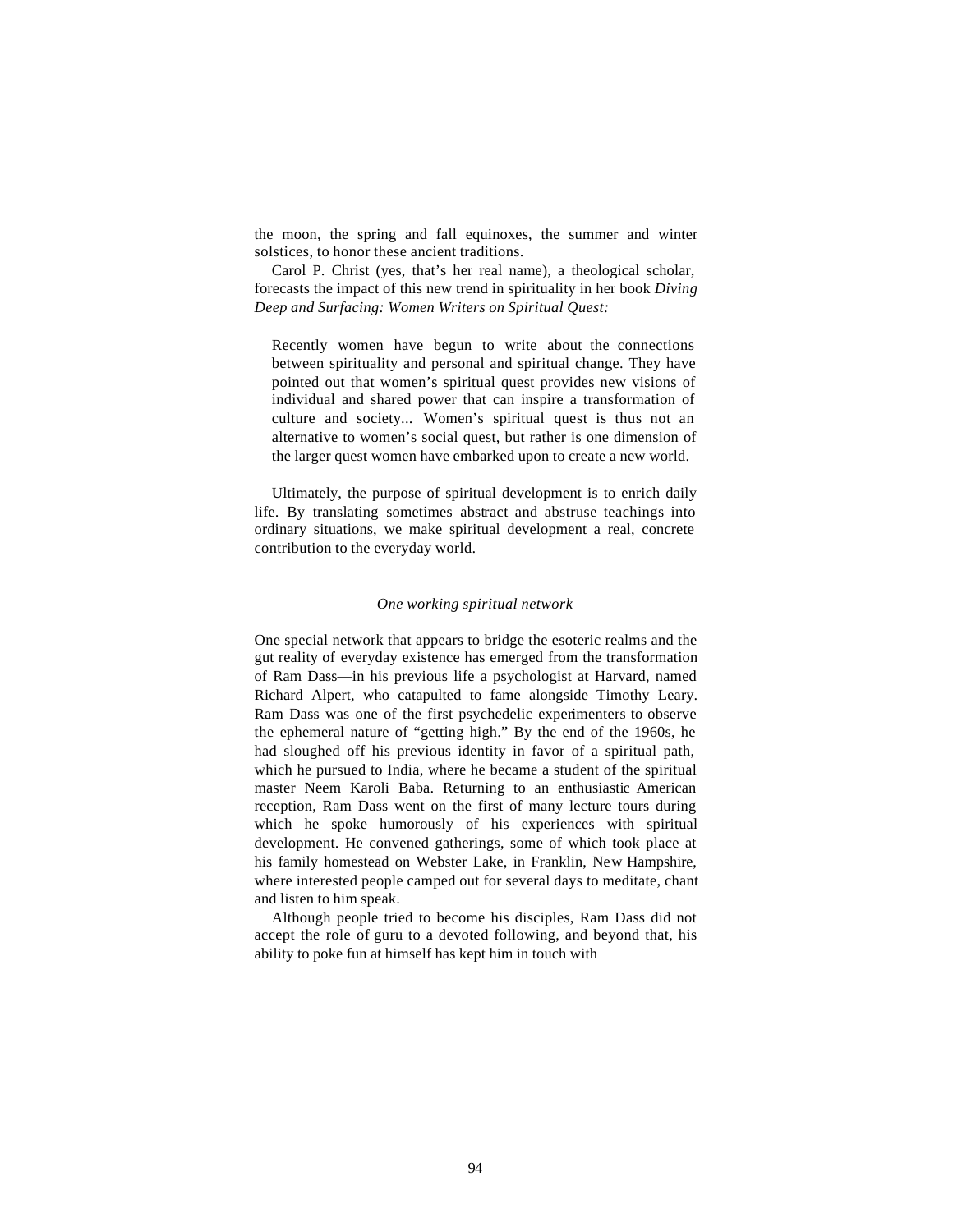his own humanity. That quality, coupled with some embarrassing mistakes and rather substantial errors of judgment that he was willing to make public (in such classic essays as "Egg on my beard"), have endeared the man to many who would otherwise have written him off.

What fewer people know is that Ram Dass, and his network of friends who first met as students of Neem Karoli Baba in India, have created what amounts to a Spiritual Good Works Factory. In the mid-1970s, he established the Hanuman (after the Indian God-monkey by that name) Foundation as a nonprofit tax-exempt corporation to which he donated his earnings from his lectures and his books (notably *Be Here Now, The Only Dance There Is,* and *Grist for the Mill,* which he coauthored with Stephen Levine).

"An institution grows through expanding and contracting," Ram Dass explains in a 1985 telephone interview from his parents' home near Boston. "The Hanuman Foundation accordion is pulled in right now."

For a decade, the Hanuman Foundation has comprised three separate, independent projects: the Prison-Ashram Project, the Dying Project, and the Hanuman Foundation Tape Library. While the Tape Library continues to sell audiotapes of the Hanuman network's lectures, the Dying Project, started by Stephen Levine to help terminally ill people to practice "conscious dying," and carried on by Dale Borglum, is in a "holding pattern" until it relocates from its original base in New Mexico to a more urban setting.

Meanwhile, the Prison-Ashram Project has completed *We're All Doing Time,* its final volume of a three-book series. Run for over a decade by Bo and Sita Lozoff, the Prison-Ashram Project:

...provides information and encouragement to prisoners who would like to use their time for spiritual training. As well as introducing them to meditation, yoga, and spiritual ideas (not religious), we also try to help people avoid getting caught or seduced into various traps or trips that often go along with these studies. Our emphasis is on a light, good-humored, nonpreachy perspective.

We've been fortunate through the years to gain solid credibility with the American correctional establishment. These linkages have taught us a great deal about relating to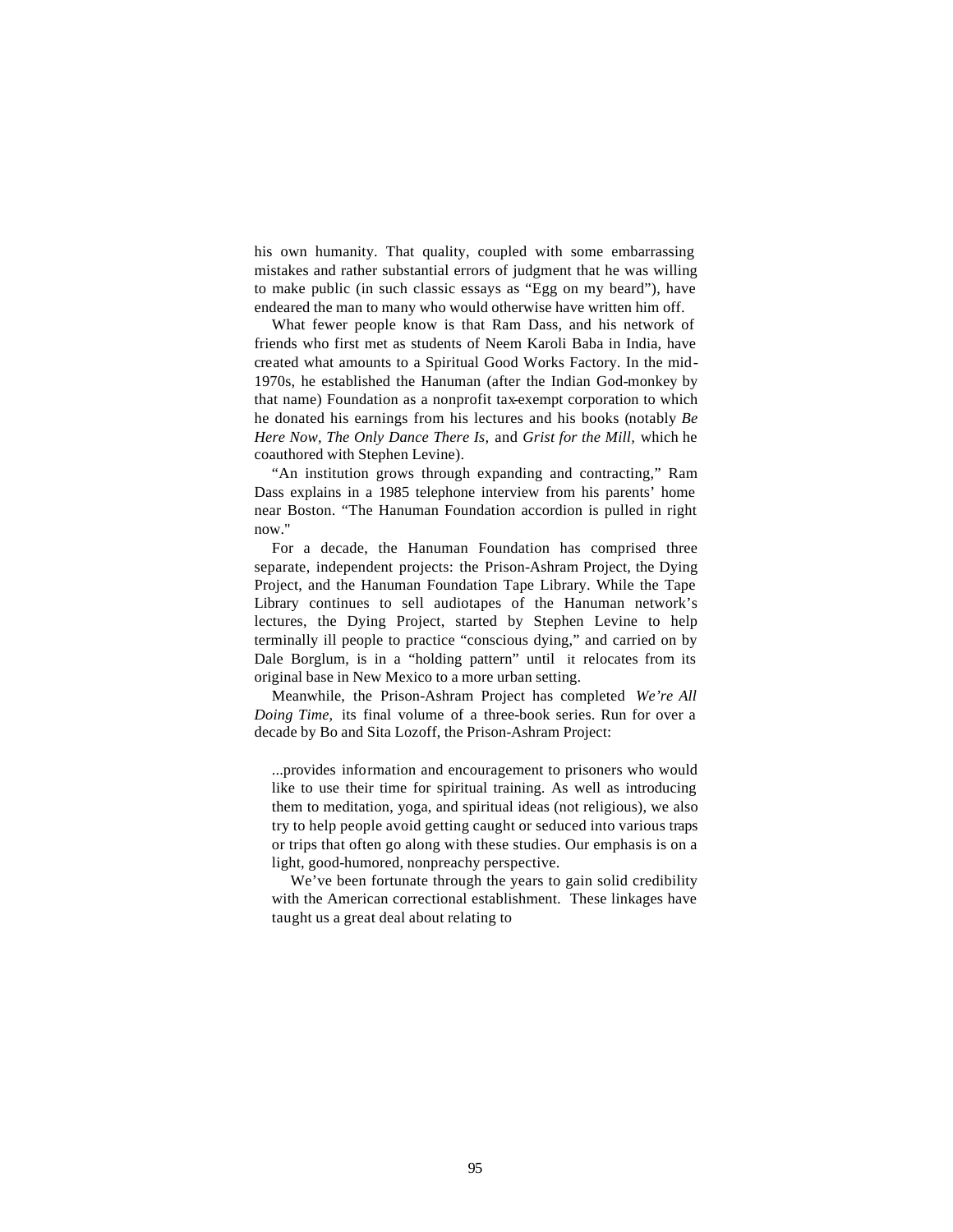the culture at large, since we have usually considered ourselves to be far outside that culture. It's nice to see how service tends to assimilate us into the mainstream and break down illusory walls which were our own creations in the first place.

When the originators first envisioned the Prison-Ashram Project, they expected that their constituency would be drawn largely from counterculture types who had been imprisoned for drug or political offenses. Much to their surprise, however, they found instead that "most of the thousands of prisoners who wrote to us were *35* to *45*  years old and had been in prison up to 25 years already. Or they were people who had been sentenced to 200 years plus life; people who had less than an eighth grade education."

The response moved Lozoff to reexamine his original assump tions and to rethink how to present yoga and meditation within the prison walls. As a result, he developed what he calls "prison yoga... We can help people convert their prison experience into a monastic one," he told *Sufi Times,* "but it's a very particular monastic environment—one lived within an atmosphere of hostility, hatred, and suspicion."

If one branch of the tree whose roots can be traced to Neem Karoli Baba is shedding its leaves, another is sprouting them. In *1985,* Ram Dass became chair of the Seva (literally, service in Sanskrit) Foundation, the international public health charity based in Michigan. Founded in 1978 by Girija Brilliant, who holds a PhD in public health administration, and her husband Larry Brilliant, a medical doctor and epidemiologist, Seva has been involved primarily in blindness prevention in Nepal and India.

Both Brilliants were instrumental in the World Health Organization smallpox eradication program in India.

In 1983 Larry Brilliant, convinced of the utility of computer conferencing (see Chapter 7) to the medical community, founded Network Technologies International, Inc. (NETI), a publicly traded corporation that now markets software for "electronic meetings" to the Fortune 1000 companies, the legal community and the medical field.

One of NETI's earliest users was the Seva Foundation, which may have one of the first globally distributed nonprofit boards of directors to meet regularly "online."